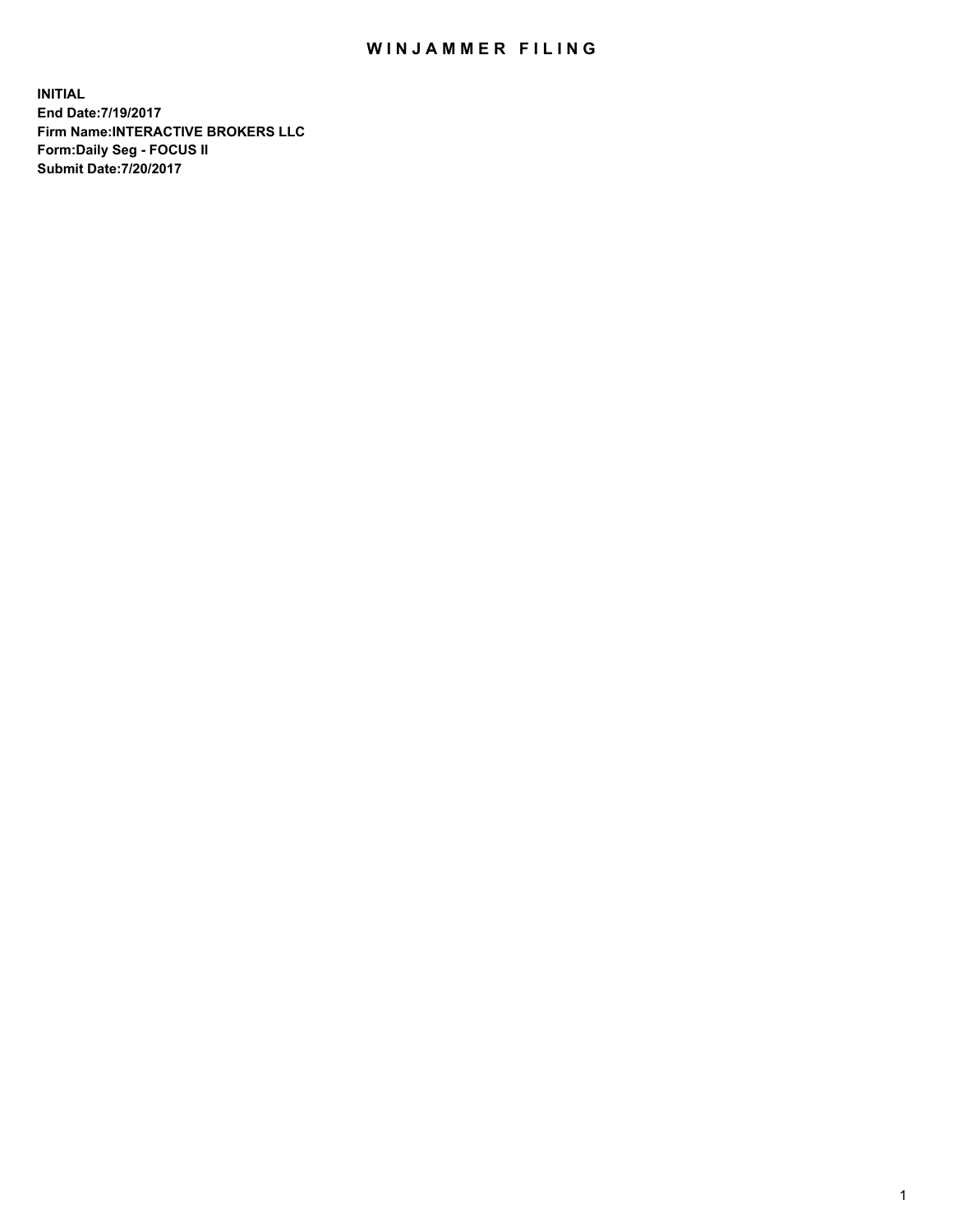## **INITIAL End Date:7/19/2017 Firm Name:INTERACTIVE BROKERS LLC Form:Daily Seg - FOCUS II Submit Date:7/20/2017 Daily Segregation - Cover Page**

| Name of Company<br><b>Contact Name</b><br><b>Contact Phone Number</b><br><b>Contact Email Address</b>                                                                                                                                                                                                                          | <b>INTERACTIVE BROKERS LLC</b><br><b>James Menicucci</b><br>203-618-8085<br>jmenicucci@interactivebrokers.c<br>om |
|--------------------------------------------------------------------------------------------------------------------------------------------------------------------------------------------------------------------------------------------------------------------------------------------------------------------------------|-------------------------------------------------------------------------------------------------------------------|
| FCM's Customer Segregated Funds Residual Interest Target (choose one):<br>a. Minimum dollar amount: ; or<br>b. Minimum percentage of customer segregated funds required:%; or<br>c. Dollar amount range between: and; or<br>d. Percentage range of customer segregated funds required between:% and%.                          | $\overline{\mathbf{0}}$<br>0<br>155,000,000 245,000,000<br>0 <sub>0</sub>                                         |
| FCM's Customer Secured Amount Funds Residual Interest Target (choose one):<br>a. Minimum dollar amount: ; or<br>b. Minimum percentage of customer secured funds required:%; or<br>c. Dollar amount range between: and; or<br>d. Percentage range of customer secured funds required between: % and %.                          | $\overline{\mathbf{0}}$<br>0<br>80,000,000 120,000,000<br>00                                                      |
| FCM's Cleared Swaps Customer Collateral Residual Interest Target (choose one):<br>a. Minimum dollar amount: ; or<br>b. Minimum percentage of cleared swaps customer collateral required:% ; or<br>c. Dollar amount range between: and; or<br>d. Percentage range of cleared swaps customer collateral required between:% and%. | $\overline{\mathbf{0}}$<br>$\overline{\mathbf{0}}$<br>0 <sub>0</sub><br><u>00</u>                                 |

Attach supporting documents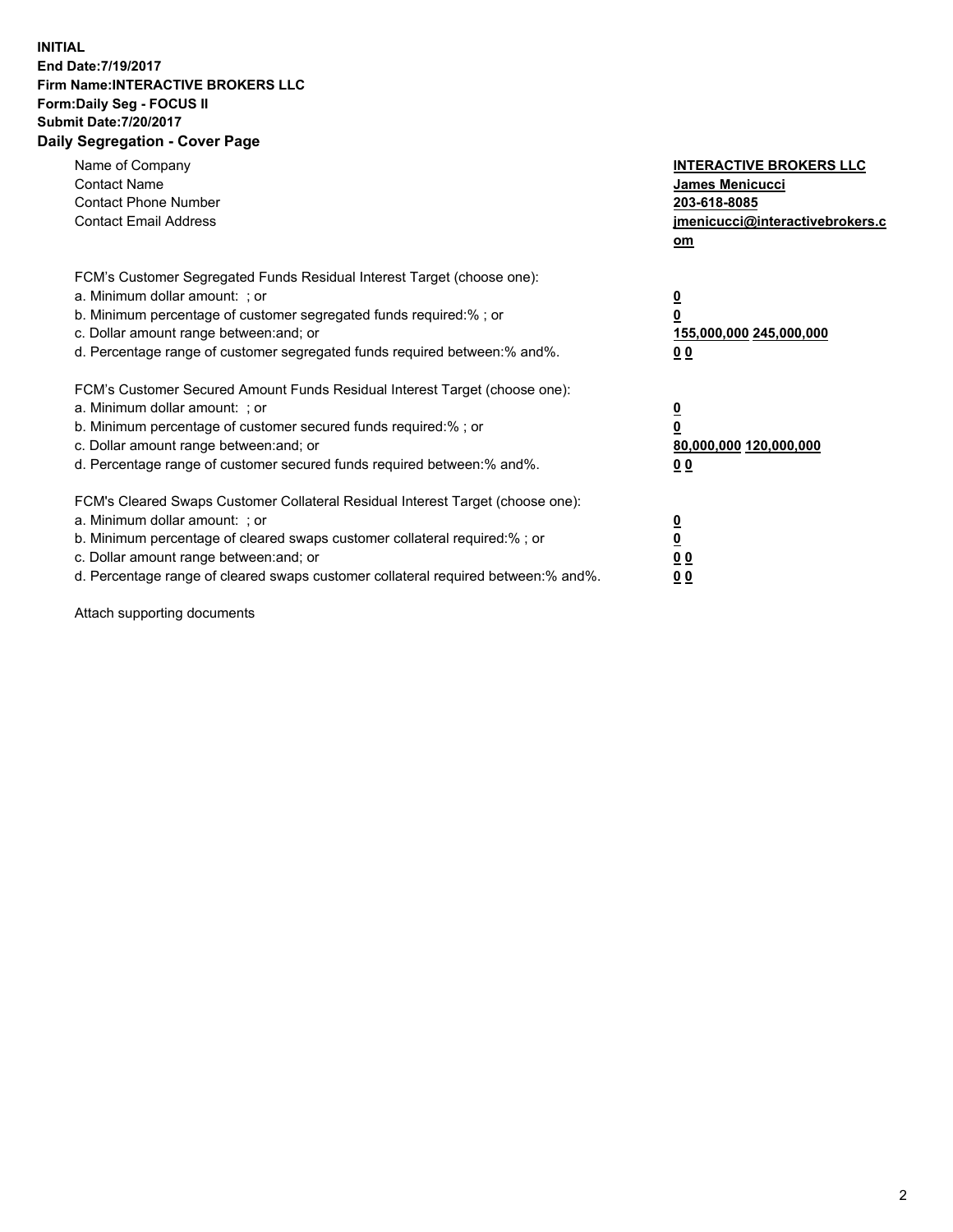## **INITIAL End Date:7/19/2017 Firm Name:INTERACTIVE BROKERS LLC Form:Daily Seg - FOCUS II**

|     | <b>Submit Date: 7/20/2017</b>                                                               |                                         |
|-----|---------------------------------------------------------------------------------------------|-----------------------------------------|
|     | <b>Daily Segregation - Secured Amounts</b>                                                  |                                         |
|     | Foreign Futures and Foreign Options Secured Amounts                                         |                                         |
|     | Amount required to be set aside pursuant to law, rule or regulation of a foreign            | $0$ [7305]                              |
|     | government or a rule of a self-regulatory organization authorized thereunder                |                                         |
| 1.  | Net ledger balance - Foreign Futures and Foreign Option Trading - All Customers             |                                         |
|     | A. Cash                                                                                     | 357,001,316 [7315]                      |
|     | B. Securities (at market)                                                                   | $0$ [7317]                              |
| 2.  | Net unrealized profit (loss) in open futures contracts traded on a foreign board of trade   | 7,161,140 [7325]                        |
| 3.  | Exchange traded options                                                                     |                                         |
|     | a. Market value of open option contracts purchased on a foreign board of trade              | 75,699 [7335]                           |
|     | b. Market value of open contracts granted (sold) on a foreign board of trade                | -21,831 [7337]                          |
| 4.  | Net equity (deficit) (add lines 1.2. and 3.)                                                | 364,216,324 [7345]                      |
| 5.  | Account liquidating to a deficit and account with a debit balances - gross amount           | 2,919 [7351]                            |
|     | Less: amount offset by customer owned securities                                            | 0 [7352] 2,919 [7354]                   |
| 6.  | Amount required to be set aside as the secured amount - Net Liquidating Equity              | 364,219,243 [7355]                      |
|     | Method (add lines 4 and 5)                                                                  |                                         |
| 7.  | Greater of amount required to be set aside pursuant to foreign jurisdiction (above) or line | 364,219,243 [7360]                      |
|     | 6.                                                                                          |                                         |
|     | FUNDS DEPOSITED IN SEPARATE REGULATION 30.7 ACCOUNTS                                        |                                         |
| 1.  | Cash in banks                                                                               |                                         |
|     | A. Banks located in the United States                                                       | 73,262,603 [7500]                       |
|     | B. Other banks qualified under Regulation 30.7                                              | 0 [7520] 73,262,603 [7530]              |
| 2.  | Securities                                                                                  |                                         |
|     | A. In safekeeping with banks located in the United States                                   | 343,712,970 [7540]                      |
| 3.  | B. In safekeeping with other banks qualified under Regulation 30.7                          | 0 [7560] 343,712,970 [7570]             |
|     | Equities with registered futures commission merchants<br>A. Cash                            |                                         |
|     | <b>B.</b> Securities                                                                        | $0$ [7580]                              |
|     | C. Unrealized gain (loss) on open futures contracts                                         | $0$ [7590]<br>$0$ [7600]                |
|     | D. Value of long option contracts                                                           | 0 [7610]                                |
|     | E. Value of short option contracts                                                          | 0 [7615] 0 [7620]                       |
| 4.  | Amounts held by clearing organizations of foreign boards of trade                           |                                         |
|     | A. Cash                                                                                     | $0$ [7640]                              |
|     | <b>B.</b> Securities                                                                        | $0$ [7650]                              |
|     | C. Amount due to (from) clearing organization - daily variation                             | $0$ [7660]                              |
|     | D. Value of long option contracts                                                           | $0$ [7670]                              |
|     | E. Value of short option contracts                                                          | 0 [7675] 0 [7680]                       |
| 5.  | Amounts held by members of foreign boards of trade                                          |                                         |
|     | A. Cash                                                                                     | 79,550,078 [7700]                       |
|     | <b>B.</b> Securities                                                                        | 0 [7710]                                |
|     | C. Unrealized gain (loss) on open futures contracts                                         | -740,088 [7720]                         |
|     | D. Value of long option contracts                                                           | 75,699 [7730]                           |
|     | E. Value of short option contracts                                                          | <u>-21,831</u> [7735] 78,863,858 [7740] |
| 6.  | Amounts with other depositories designated by a foreign board of trade                      | 0 [7760]                                |
| 7.  | Segregated funds on hand                                                                    | $0$ [7765]                              |
| 8.  | Total funds in separate section 30.7 accounts                                               | 495,839,431 [7770]                      |
| 9.  | Excess (deficiency) Set Aside for Secured Amount (subtract line 7 Secured Statement         | 131,620,188 [7380]                      |
|     | Page 1 from Line 8)                                                                         |                                         |
| 10. | Management Target Amount for Excess funds in separate section 30.7 accounts                 | 80,000,000 [7780]                       |
| 11. | Excess (deficiency) funds in separate 30.7 accounts over (under) Management Target          | 51,620,188 [7785]                       |
|     |                                                                                             |                                         |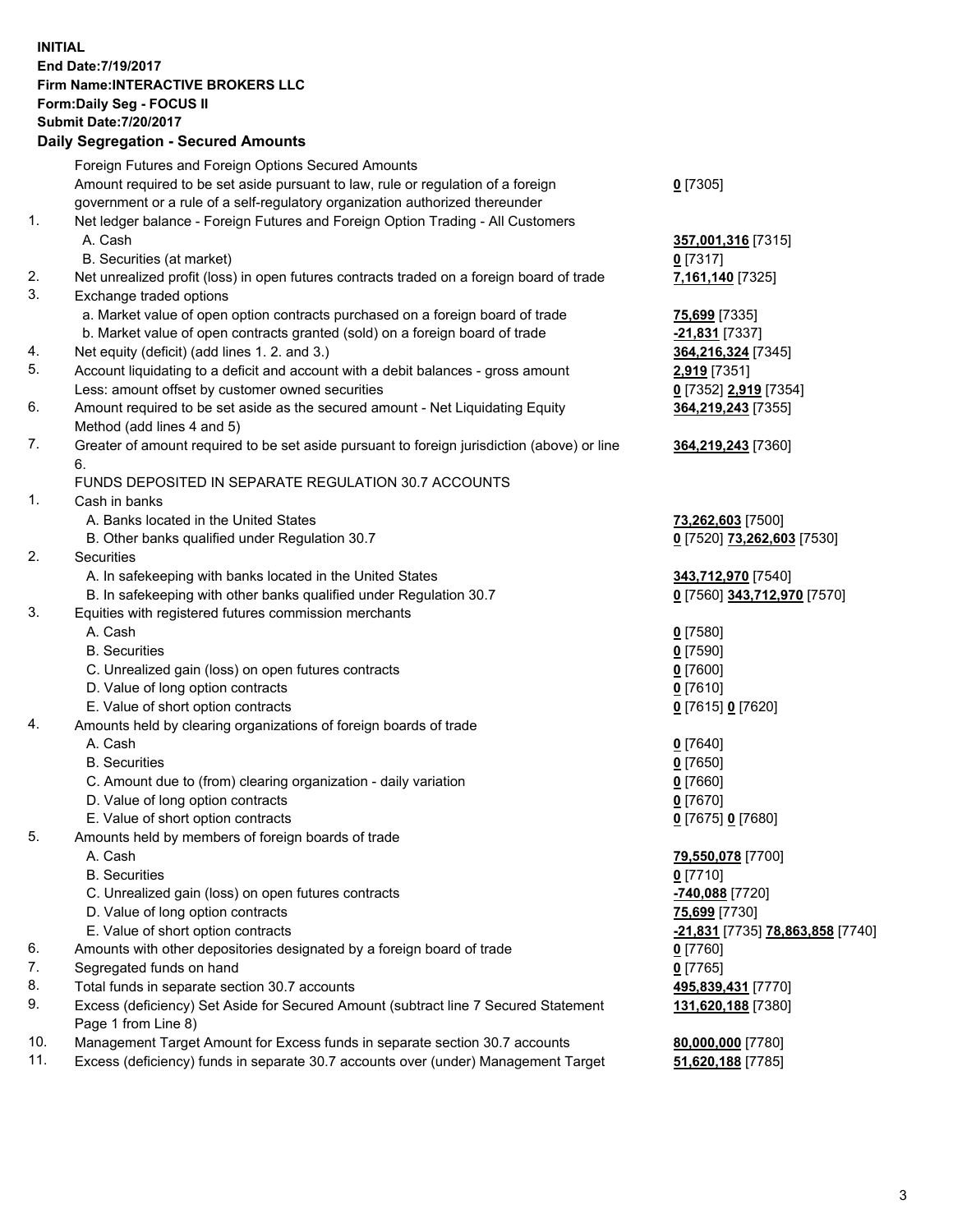**INITIAL End Date:7/19/2017 Firm Name:INTERACTIVE BROKERS LLC Form:Daily Seg - FOCUS II Submit Date:7/20/2017 Daily Segregation - Segregation Statement** SEGREGATION REQUIREMENTS(Section 4d(2) of the CEAct) 1. Net ledger balance A. Cash **4,305,354,332** [7010] B. Securities (at market) **0** [7020] 2. Net unrealized profit (loss) in open futures contracts traded on a contract market **-90,042,054** [7030] 3. Exchange traded options A. Add market value of open option contracts purchased on a contract market **183,116,835** [7032] B. Deduct market value of open option contracts granted (sold) on a contract market **-279,285,336** [7033] 4. Net equity (deficit) (add lines 1, 2 and 3) **4,119,143,777** [7040] 5. Accounts liquidating to a deficit and accounts with debit balances - gross amount **210,455** [7045] Less: amount offset by customer securities **0** [7047] **210,455** [7050] 6. Amount required to be segregated (add lines 4 and 5) **4,119,354,232** [7060] FUNDS IN SEGREGATED ACCOUNTS 7. Deposited in segregated funds bank accounts A. Cash **739,625,768** [7070] B. Securities representing investments of customers' funds (at market) **2,409,827,125** [7080] C. Securities held for particular customers or option customers in lieu of cash (at market) **0** [7090] 8. Margins on deposit with derivatives clearing organizations of contract markets A. Cash **519,004,269** [7100] B. Securities representing investments of customers' funds (at market) **748,601,249** [7110] C. Securities held for particular customers or option customers in lieu of cash (at market) **0** [7120] 9. Net settlement from (to) derivatives clearing organizations of contract markets **-1,172,495** [7130] 10. Exchange traded options A. Value of open long option contracts **183,142,929** [7132] B. Value of open short option contracts **-279,310,934** [7133] 11. Net equities with other FCMs A. Net liquidating equity **0** [7140] B. Securities representing investments of customers' funds (at market) **0** [7160] C. Securities held for particular customers or option customers in lieu of cash (at market) **0** [7170] 12. Segregated funds on hand **0** [7150] 13. Total amount in segregation (add lines 7 through 12) **4,319,717,911** [7180] 14. Excess (deficiency) funds in segregation (subtract line 6 from line 13) **200,363,679** [7190] 15. Management Target Amount for Excess funds in segregation **155,000,000** [7194]

16. Excess (deficiency) funds in segregation over (under) Management Target Amount Excess

**45,363,679** [7198]